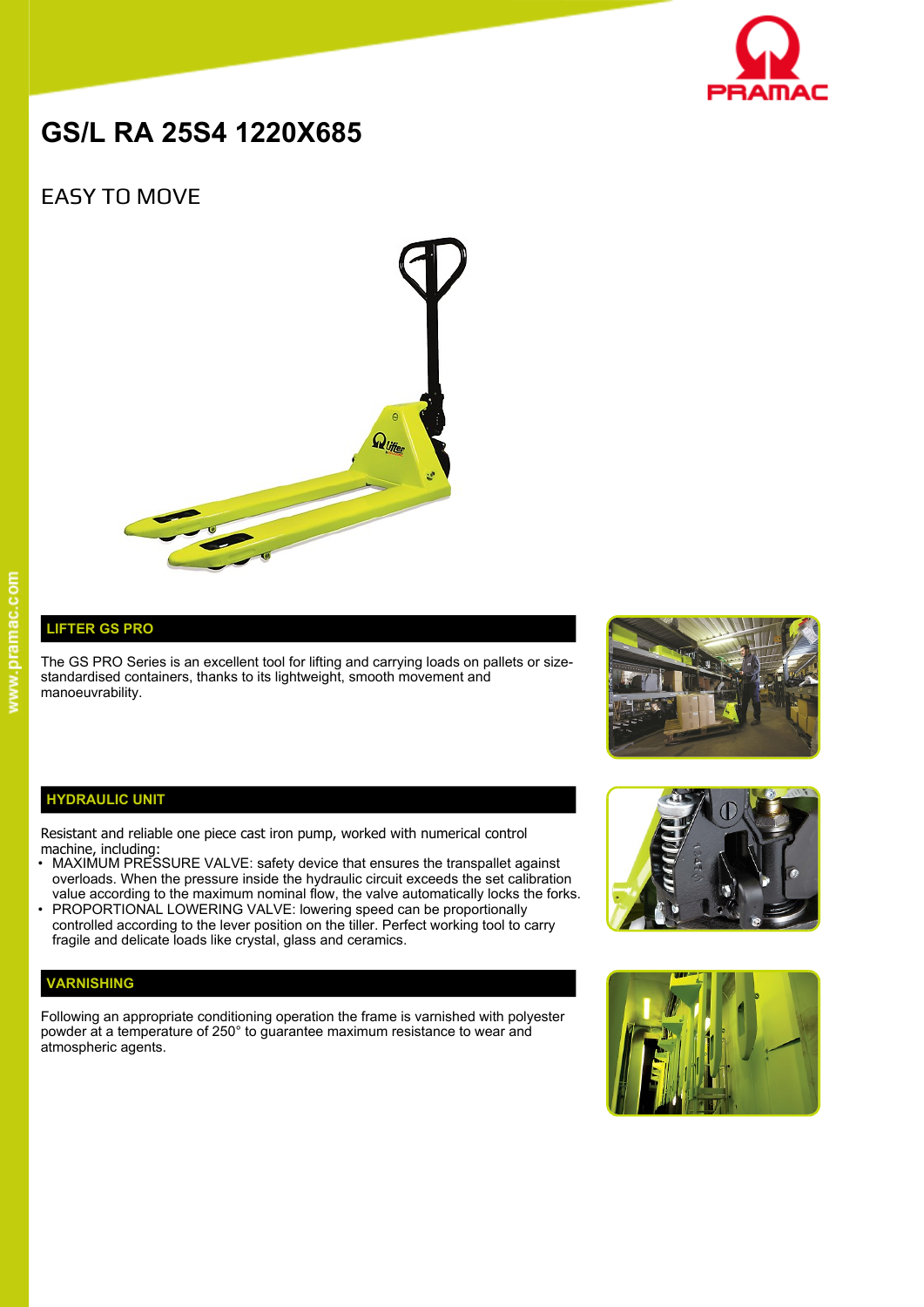| <b>Description</b>         |   |    |            |
|----------------------------|---|----|------------|
| 1.1 Manufacturer           |   |    | LIFTER     |
| 1.3 Drive                  |   |    | Manual     |
| 1.4 Operator type          |   |    | Pedestrian |
| 1.5 Load capacity          | Q | Кg | 2500       |
| 1.6 Load centre distance   | c | mm | 610        |
| 1.8 Load axle to end forks | x | mm | 1002       |
| 1.9 Wheel base             | v | mm | 1262       |

| <b>Weights</b>               |    |      |
|------------------------------|----|------|
| 2.1 Service weight           | Κq |      |
| 2.2 Axle load, laden rear    | Kq | 1800 |
| 2.2 Axle load, laden front   | Kg |      |
| 2.3 Axle load, unladen rear  | Κq | 25   |
| 2.3 Axle load, unladen front | Κq | 46   |

| <b>Tyres/Chassis</b>                         |            |    |                          |
|----------------------------------------------|------------|----|--------------------------|
| 3.1 Tyres: front wheels                      |            |    | POLY.I./<br><b>NYLON</b> |
| 3.1 Tyres: rear wheels                       |            |    | <b>NYLON</b>             |
| 3.2 Tyre size: Steering wheels - Diameter    |            | mm | 200                      |
| 3.2 Tyre size: Steering wheels - Width       |            | mm | 55                       |
| 3.3 Tyre size: Load rollers - Diameter       |            | mm | 82                       |
| 3.3 Tyre size: Load rollers - Width          |            | mm | 60                       |
| 3.5 Tyre size: rear wheels - Q.ty (X=driven) |            | nr | 4                        |
| 3.5 Rear balancing axle                      |            |    | No                       |
| 3.6 Tread, front                             | <b>b10</b> | mm | 155                      |
| 3.7 Tread, rear                              | b11        | mm | 535                      |

| <b>Dimensions</b>                          |                |    |      |
|--------------------------------------------|----------------|----|------|
| 4.4 Lift height                            | h3             | mm | 115  |
| 4.9 Height of tiller in drive position max | h14            | mm | 1160 |
| 4.15 Height, lowered                       | h13            | mm | 85   |
| 4.19 Overall lenght                        | 11             | mm | 1620 |
| 4.20 Lenght to face of forks               | 12             | mm | 400  |
| 4.21 Overall width                         | b1             | mm | 685  |
| 4.22 Fork dimensions - Thickness           | s              | mm | 55   |
| 4.22 Fork dimensions - Width               | е              | mm | 150  |
| 4.22 Fork dimensions - Lenght              |                | mm | 1220 |
| 4.25 Distance between fork arms            | b5             | mm | 685  |
| 4.32 Ground clearance, centre of wheelbase | m <sub>2</sub> | mm | 30   |
| 4.34 Aisle width                           | Ast            | mm | 1855 |
| 4.35 Turning radius                        | Wa             | mm | 1437 |

| <b>Performance data</b>   |         |    |
|---------------------------|---------|----|
| 5.2 Lifting speed laden   | strokes | 13 |
| 5.2 Lifting speed unladen | strokes | 13 |
|                           |         |    |